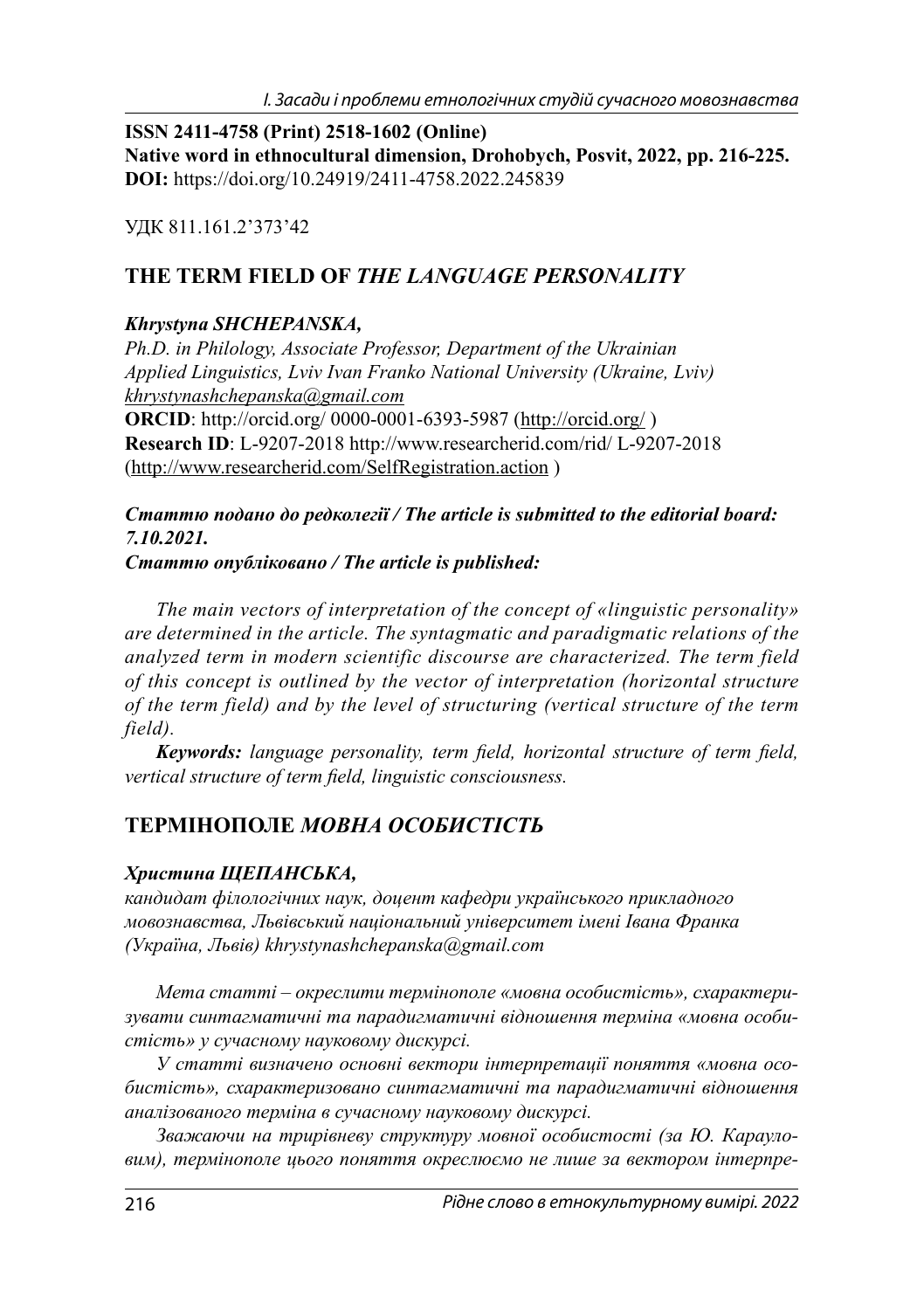*тації (горизонтальна структура термінополя), але й за рівнем структурування (вертикальна структура термінополя).*

*Горизонтальну структуру термінополя «мовна особистість» схарактеризовано за психолінгвістичним, лінгвостилістичним, комунікативним, когнітивним, лінгвокультурологічним, лінгводидактичним та соціолінгвістичним підходами.*

*Вертикальну структуру термінополя «мовна особистість» визначено за рівнями його структурування. На вербально-семантичному рівні актуалізується мікротермінополе мовна особистість – мовний знак. Ключовим на когнітивному рівні є мікротермінополе мовна особистість – мовна свідомість. І, зрештою, мотиваційний рівень визначає мікротермінополе мовна особистість – мовленнєва особистість, комунікативна особистість.*

*Розглянувши горизонтальну та вертикальну структуру термінополя «мовна особистість», можна простежити, що ядерний термін найчастіше корелює з поняттями мовна свідомість, текст, мовленнєва діяльність, дискурс, мовна культура. Мовну особистість найчастіше визначають як людину, індивіда, що є носієм мови; узагальнений образ носія мовної свідомості, а також як сукупність характеристик мовця: мовна компетенція, творче самовираження, вільне здійснення мовної діяльності; іманентна ознака особистості, що характеризує її мовну та комунікативну компетенцію. Перспективу дослідження вбачаємо у вивченні асоціативно-образного поля мовної особистості.* 

*Ключові слова: мовна особистість, термінополе, горизонтальна структура термінополя, вертикальна структура термінополя, мовна свідомість.*

**Formulation of the problem.** Language personality in the modern scientific discourse is a complex, interdisciplinary concept, which in recent decades has «acquired a categorical status and features of term designation» (Mazepova, 2014), has become one of the main concepts of anthropocentric linguistics (Safarian, 2018). Numerous approaches to determining the essence of the analyzed concept, formed from the time of its introduction into scientific circulation (Vynogradov, 1930) to the present, led to the separation of several vectors of interpretation of the term of language personality: psycholinguistic (O. Lavrynenko), linguistic and stylistic (S. Iermolenko, L. Matsko), communicative (O. Selivanova, F. Batsevych), cultural linguistic (I. Golubovska), social linguistic (L. Kravets), cognitive (V. Karasyk) and linguistic didactic (M. Pentyliuk). Within each approach, the defining features of the concept of language personality and its syntagmatic and paradigmatic relations vary. In view of this, the problem of structuring of the term field of the language personality seems actual.

**Analysis of the investigations.** The evolution of the notion of «language personality» in the modern linguistic researches was the problem of the investigation by O. Mazepova (Mazepova, 2014). The author focuses on the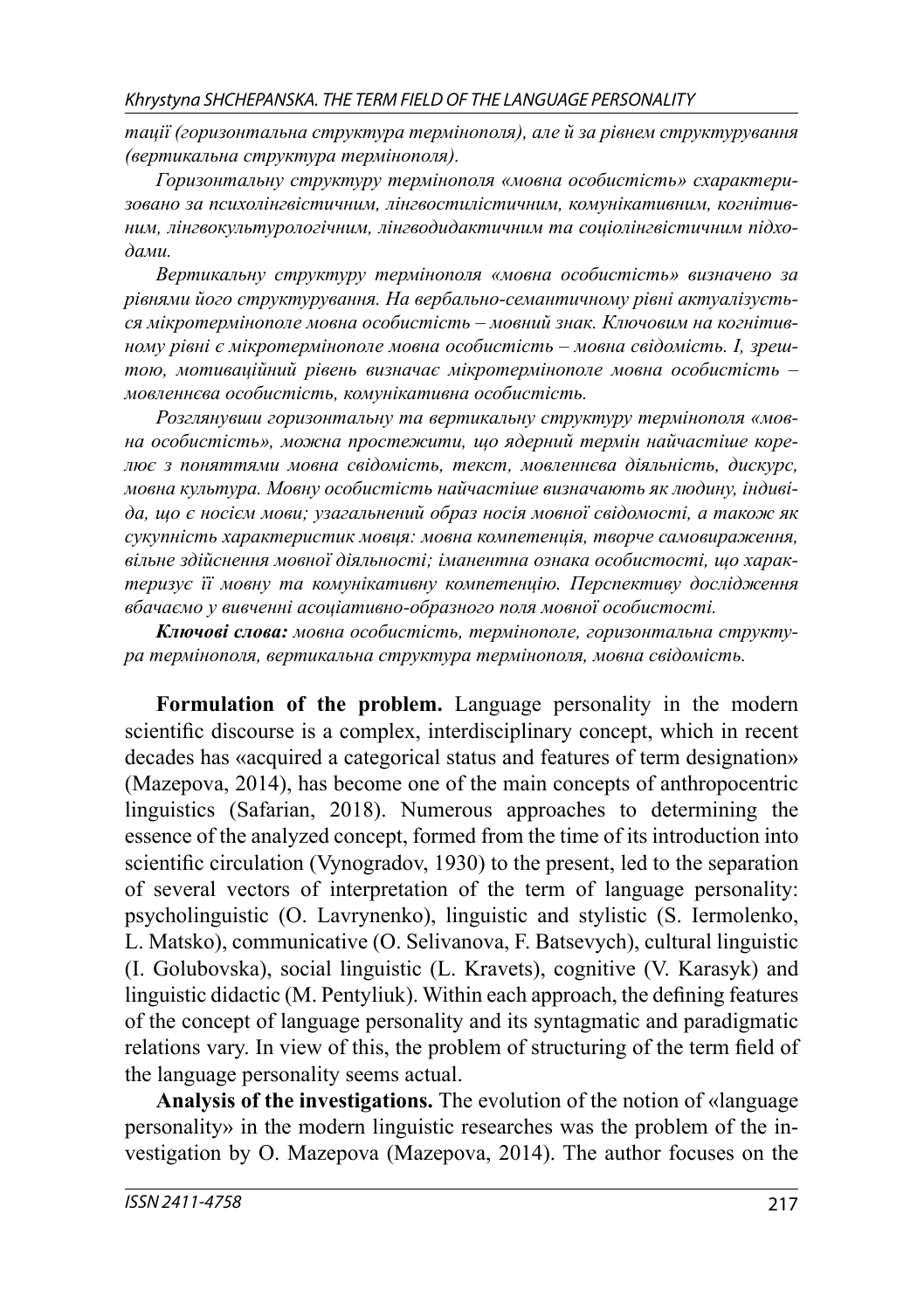history of origin and development of the concept of linguistic personality, defines the specifics of the study of this phenomenon in modern communicative, sociolinguistic and ethnic linguistic studios.

L. Struhanets also appeals to the history of origin and development of the concept of language personality, but with an emphasis on Ukrainian studies (The concept of language personality in Ukrainian studies, 2012).

**The purpose of the article** is to outline the term field of the «language personality», to characterize the syntagmatic and paradigmatic relations of the analyzed term in the modern scientific discourse.

**Presentation of the main material.** Characterizing the term field of the «concept», Zh. Krasnobayeva-Chorna defines a term field as «a set of terms united by a common meaning or a common defining family, having a homogeneous conceptual correlation and revealing different semantic relations» (Krasnobayeva-Chorna, 2006, p. 67 ).

According to the three-level structure of the language personality, the term field of this concept is defined not only by the vector of interpretation (horizontal structure of the term field), but also by the level of structuring (vertical structure of the conceptual field).

*Horizontal structure of the term field of «language personality».* One of the first approaches to the study of language personality was *psycholinguistic*. As noted by L. Struganets, this vector of interpretation of linguistic phenomena is associated with the names of O. Potebnia and his follower D. Ovsianyko-Kulykovskii (Struhanets, 2012, p. 128). The connection between language and thinking, sensory and rational emphasizing by O. Potebnya, actualizes the concept of *language personality*. I. K. Bilodid expressed interesting considerations on the concept of language personality in the psycholinguistic aspect. The researcher used the terms of «language personality», «linguistic and mental mechanism», cultural, professional associations and others. (Struhanets, 2012, p. 129). In the modern scientific discourse we can speak of a separate micro term field within the psycholinguistic approach to the study of language personality, the core area of which is formed by terms and phrases of *«language consciousness»*, *«language personality profile»*, *«associativity»* and others.

In addition to the psycholinguistic approach to the interpretation of the analyzed concept, at the end of the XIX – beginning of the XX century the approach related to the study of the language of fiction also stood out (Struhanets, 2012, p. 128). According to L.Struhanets' observations, Ivan Franko can be considered as a good representative of this approach.

The connection between the concepts *of linguistic personality and of text* was substantiated by Yu. Karaulov. According to the definition by Yu. Karau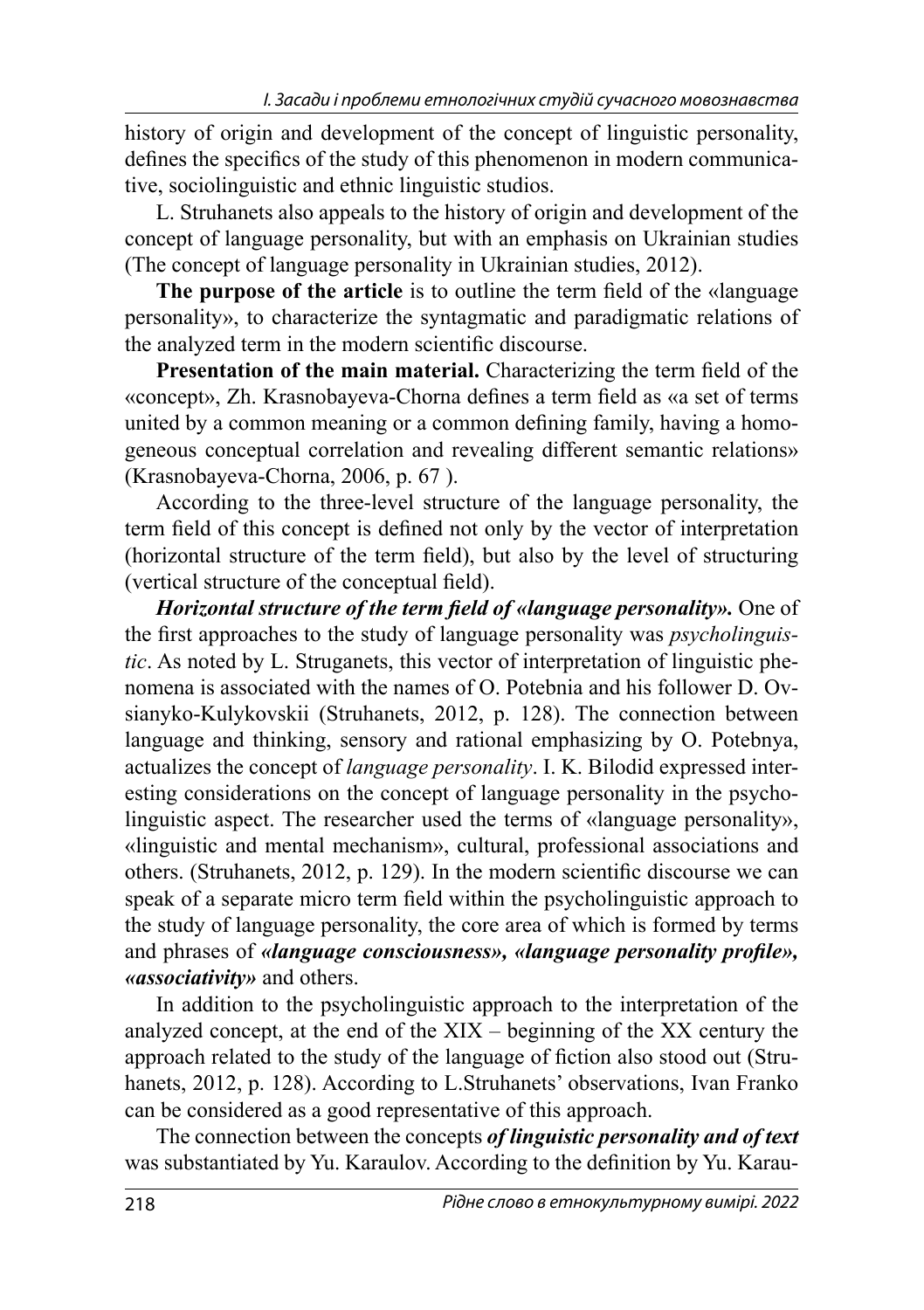lov, language personality is a set of human characteristics that allow him to create and perceive texts; it is a personality reconstructed in the main features on the basis of language means (Karaulov,  $2010$ , p. 38). This definition, in fact, has become a textbook. Within the linguistic and stylistic approach, a micro term field *of the language personality and linguistic portrait* was formed. The term of «linguistic personality» is fixed, in particular, in the «Short explanatory dictionary of linguistic terms» edited by S. Iermolenko: «Language personality is a combination in the person of the speaker of his linguistic competence, the desire for creative self-expression, free, automatic implementation of diverse language activities. Linguistic personality consciously refers to the language practice, has the imprint of the social, territorial environment, traditions of education in the national culture» (Iermolenko, p. 95).

The theory of language personality is also actively studied in the aspect of human *communicative activity*. In particular, V. Krasnykh has distinguished four types of personality as a native speaker: 1) «speaking person» (speech activity as the ability to generate and perceive of texts); 2) language personality (a person who participates in speech activities and has a set of knowledge and ideas); 3) speech personality – a person who is able to choose a certain strategy and tactics of communication, to operate with verbal and nonverbal means of communication; 4) communicative personality – a specific communicant (Krasnykh, p. 50-51).

In Ukrainian linguistics, the communicative approach to the definition of language personality is actualized in the terminological encyclopedia edited by O. Selivanova: «Language personality is an immanent feature of personality as a native speaker and communicator, which characterizes its linguistic and communicative competence and their implementation in the generation, perception, understanding and interpretation of verbal messages, texts, as well as in the interaction of discourse» (Selivanova, 107). Thus, within the communicative approach it is possible to outline the micro term field *of language personality and communicant*, the core area of which consists of such terms *as language competence, communicative competence, text, discourse.*

In modern linguistic research, the concept of language personality is increasingly correlated with the concept *of culture, language picture of the world, stereotype, which reflects the linguistic and cultural approach to its* interpretation. In particular, Ie. Borynshtein gives the following definition of language personality: «personality, characterized by the influence of the acquired language culture on its personal qualities and social cultural effectiveness of its activities as a subject of social relations» (Borynshtein, 2004, p. 66). I. Holubovska characterizes the language personality as a linguistic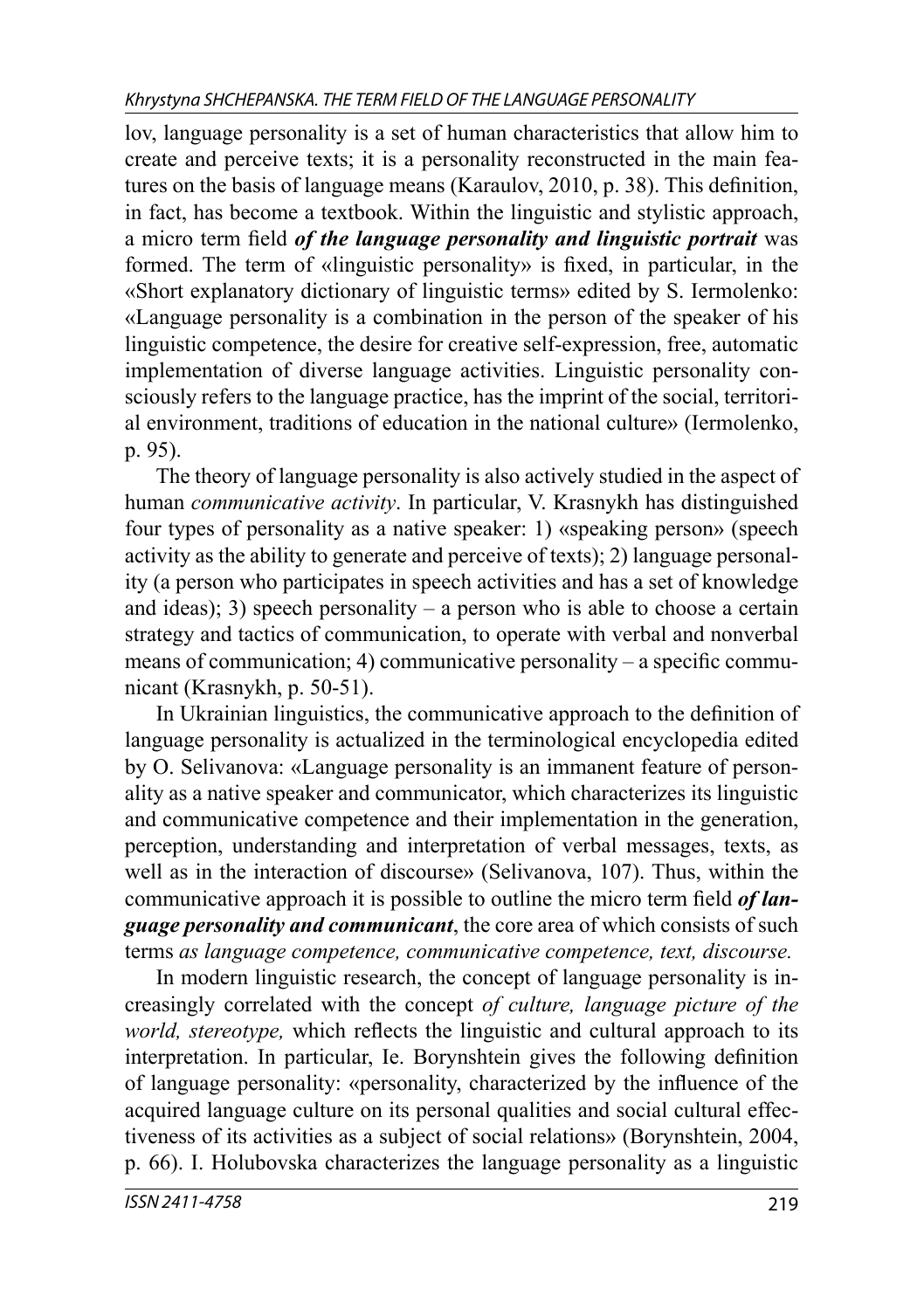cultural phenomenon (Holubovska, 2008). In this aspect, we have to talk about the generalized image of the language personality as a typical representative of a national or social group, «which is identified by specific characteristics of verbal and nonverbal behavior associated with its values» (Mazepova,  $2014$ , p. 278). A similar definition of language personality is given by L. Matsko: «generalized image of the bearer of language consciousness, national language picture of the world, language knowledge, skills, language abilities, language culture and taste, language traditions and language fashion» (Matsko, 2006, p. 3). In particular, by L. Matsko, an important component of linguistic personality is its «national cultural conformity, knowledge of concepts and linguistic signs of national culture».

The study of linguistic personality with an emphasis on the process of socialization of the individual, issues of language choice, language stability distinguishes another approach – *social linguistic*. In particular, L.V. Kravets analyzes the connection between the concept of language personality and the language issue (Kravets, 2014, p. 41), emphasizing that «a nationally conscious language personality should be the goal of an active, purposeful language policy. As a native speaker of the national language, such a person is the basis of an integral and independent state» (Kravets, 2014, p. 41).

Cognitive and linguistic didactic aspects are important and interrelated in the study of language personality in its connection with the concept of language consciousness and language stability. In particular, V. Karasyk defines a linguistic personality as a carrier of linguistic consciousness that exists in a specific linguistic space and manifests itself in speech behavior. Linguistic personality, so to speak, objectifies linguistic consciousness in the processes of speaking (writing) and comprehension (speech activity) (Karasyk, 2002, p. 7).

In Ukrainian linguistics, the linguistic didactic approach to the study of language personality is one of the leading ones, as evidenced by at least the «Educational concept of studying of the Ukrainian (state) language» (1994), whose authors, S. Iermolenko and L. Matsko, define a language personality as a native speaker, «who not only has a sum of linguistic knowledge (knows the concepts and relevant rules) or reproduces language activities, but also has the skills to actively work with the word». The term of «language personality» is also recorded at the «Dictionary of Ukrainian Linguistic Didactics» edited by M. Pentyliuk: Language personality is a speaker, who has a good linguistic knowledge, reproduces speech activity, has skills of active work with words, cares about language and promotes its development. It is a speaker, who provides expansion of language functions, creation of Ukrainian-speaking environment in all spheres of public life, shows a natural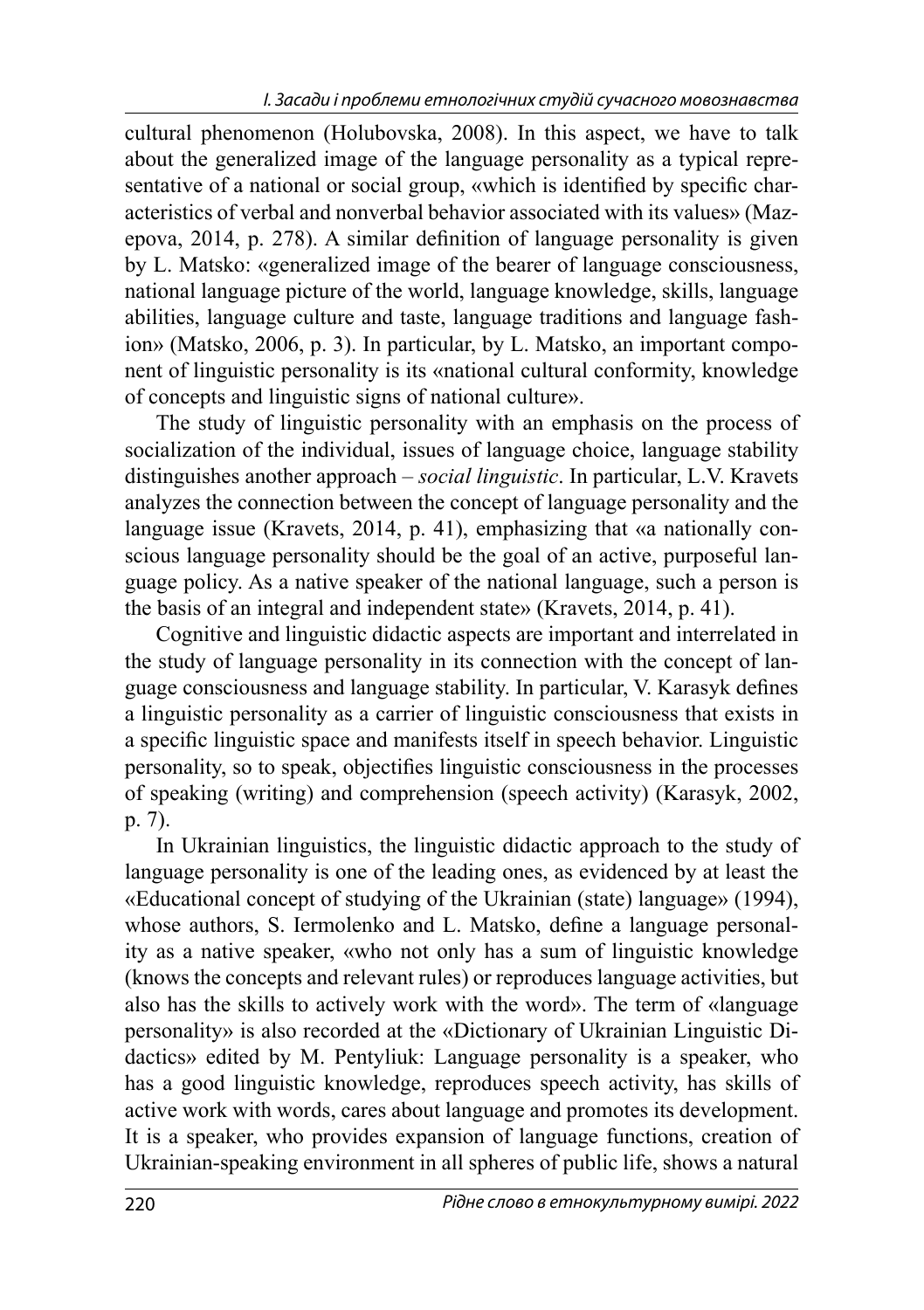desire to return in everyday communication to the native language, to revive culture, traditions of the people, to develop examples of highly cultural communication in literary language (Pentyliuk, 17). Thus, the linguistic didactic approach to the study of language personality actualizes such concepts as *speech activity, language functions, native language, linguistic and cultural traditions* and others.

| <b>Aspect of the</b><br>interpretation<br>of language | Micro term field      | <b>Syntagmatic relations</b> | Paradigmatic<br>relations |
|-------------------------------------------------------|-----------------------|------------------------------|---------------------------|
| personality                                           |                       |                              | (synonymy)                |
| Psycholinguistic Language                             |                       | language consciousness,      | «psychic Ego»             |
|                                                       | personality –         | association, profile of      | (I.Ohiienko,              |
|                                                       | psychotype            | language personality         | I.Franko)                 |
| Linguistic                                            | Language              | linguistic competence,       | language portrait,        |
| stylistic                                             | personality –         | artistic and linguistic      | individual style          |
|                                                       | language portrait     | consciousness, text,         |                           |
|                                                       |                       | artistic picture of          |                           |
|                                                       |                       | the world, image,            |                           |
|                                                       |                       | expressiveness               |                           |
| Communicative Language                                |                       | communication style,         | speech personality,       |
|                                                       | personality -         | language behavior,           | communicative             |
|                                                       | speaker               | language action,             | personality,              |
|                                                       |                       | discourse, social role,      | language-rhetorical       |
|                                                       |                       | language game                | personality               |
|                                                       |                       |                              | (N. Holub)                |
| Cognitive                                             | linguistic            | speech behavior, speech      |                           |
|                                                       | personality - the     | activity, mechanisms of      |                           |
|                                                       | carrier of linguistic | speech generation            |                           |
|                                                       | consciousness         |                              |                           |
| Linguistic                                            | language              | collective linguistic        |                           |
| cultural                                              | $personality - a$     | personality, individual      |                           |
|                                                       | generalized           | linguistic personality,      |                           |
|                                                       | image of a native     | linguistic picture of        |                           |
|                                                       | speaker (a typical    | the world, linguistic        |                           |
|                                                       | representative        | culture, linguistic signs    |                           |
|                                                       | of a certain          | of national culture          |                           |
|                                                       | national linguistic   | (L. Matsko)                  |                           |
|                                                       | culture), linguistic  |                              |                           |
|                                                       | and cultural          |                              |                           |
|                                                       | phenomenon            |                              |                           |

# The horizontal structure of the term field of the language personality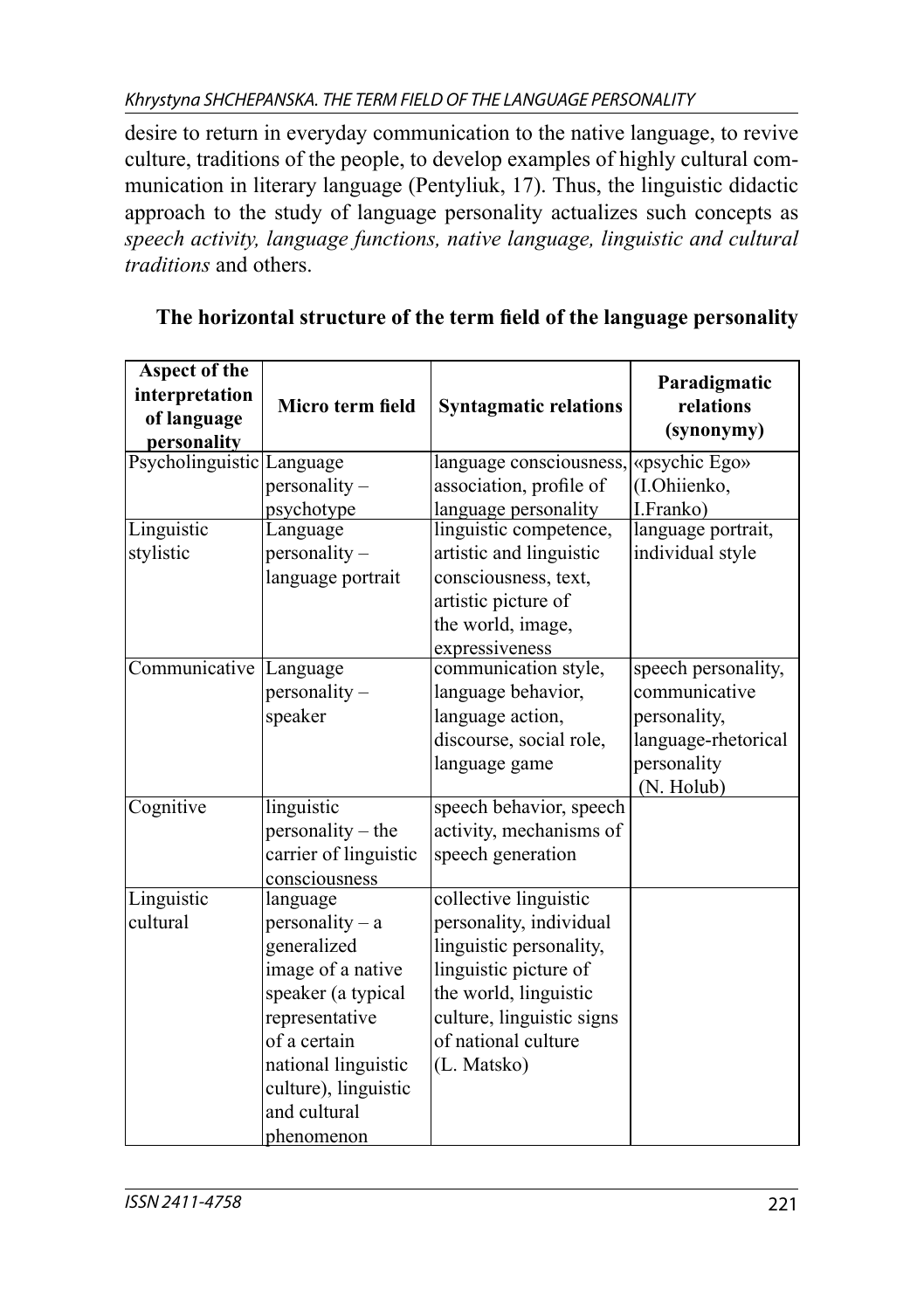| Sociolinguistic | language            | language               |  |
|-----------------|---------------------|------------------------|--|
|                 | personality –       | consciousness,         |  |
|                 | social language     | language stability,    |  |
|                 | type (typical       | language policy        |  |
|                 | representative of a | (L. Kravets), language |  |
|                 | national or social  | creation, nationally   |  |
|                 | group)              | conscious language     |  |
|                 |                     | personality            |  |
| Linguistic      | Language            | speech actions,        |  |
| didactic        | $personality - a$   | language knowledge,    |  |
|                 | native speaker      | language skills,       |  |
|                 |                     | language competence,   |  |
|                 |                     | speech competence,     |  |
|                 |                     | subject competence,    |  |
|                 |                     | pragmatic              |  |
|                 |                     | competence,            |  |
|                 |                     | communicative          |  |
|                 |                     | competence,            |  |
|                 |                     | information            |  |
|                 |                     | competence, language   |  |
|                 |                     | taste, language sense, |  |
|                 |                     | language tradition,    |  |
|                 |                     | language fashion.      |  |

І. Засади і проблеми етнологічних студій сучасного мовознавства

*The vertical structure of the term field of language personality is de*termined by the levels of its structuring. At the verbal-semantic level, the micro term field of *language personality – a language sign* is actualized. Nuclear term enters into syntagmatic relations with such units as language knowledge and language skills. The key at the cognitive level is the micro term field of *language personality – language consciousness*. At this level, the emphasis shifts to background knowledge – ideas, concepts, stereotypes that shape the picture of the world. And, finally, the motivational level is determined by the micro term field language personality – speech personality, communicative personality. This level involves the consideration of the language personality as a specific communicator that implements speech activity in the communicative act. The term of language personality at this level has syntagmatic relations with such units as *communicative goals, assessments, motives, intentions, communicative strategies and tactics, discourse.*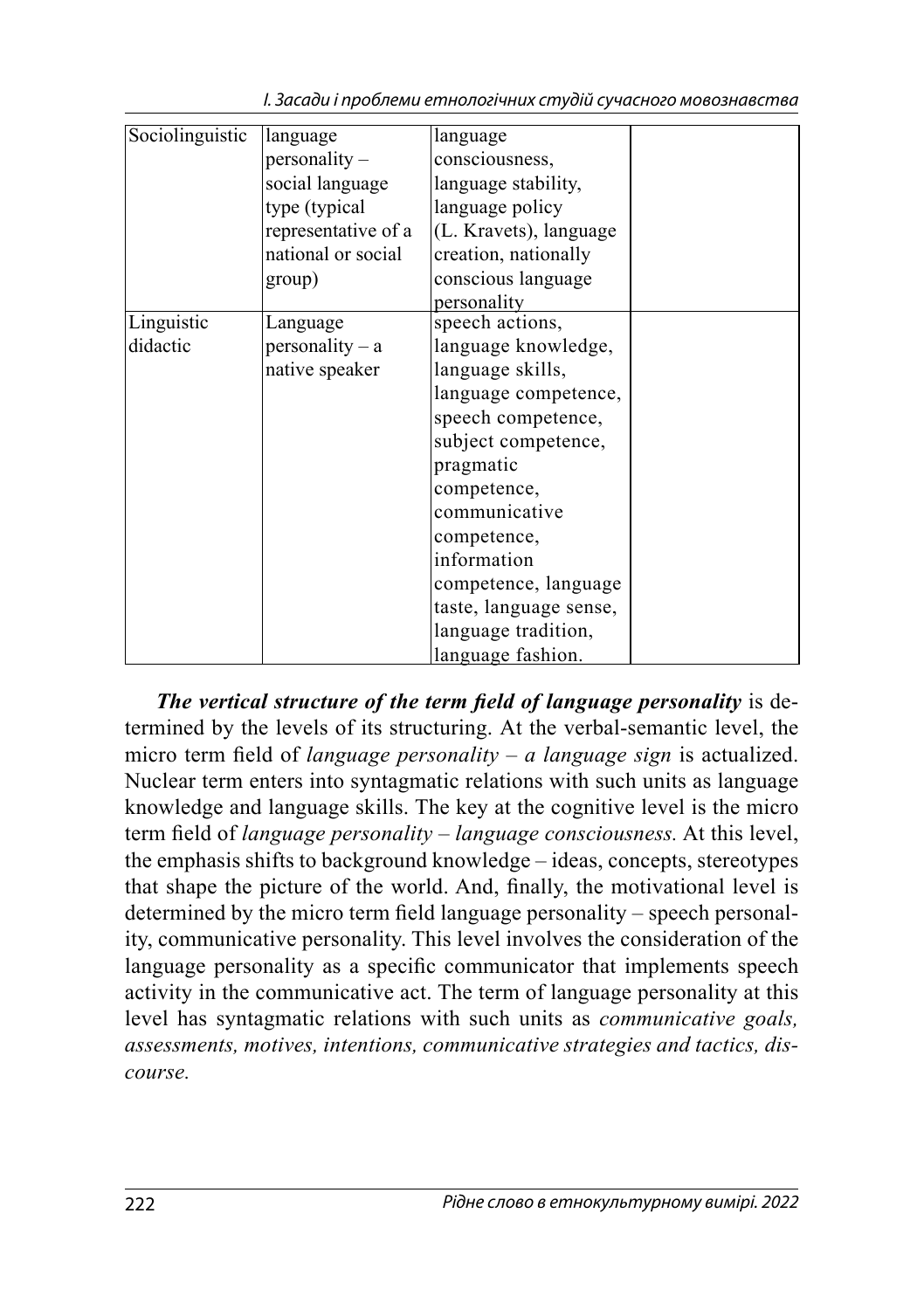| <b>Structural</b><br>level of<br>language<br>personality | Micro term field                                                                    | <b>Syntagmatic relations</b>                                                                                          | Paradigmatic<br>relations                   |
|----------------------------------------------------------|-------------------------------------------------------------------------------------|-----------------------------------------------------------------------------------------------------------------------|---------------------------------------------|
| Verbal seman-                                            | Language personality $-$                                                            | language knowledge,                                                                                                   | the lexicon of                              |
| tic                                                      | a linguistic sign                                                                   | language skills                                                                                                       | personality                                 |
| Cognitive                                                | language personality $-$<br>language consciousness                                  | background knowledge<br>(concepts, ideas),<br>picture of the world                                                    | personality<br>thesaurus                    |
| Motivation                                               | $linguistic$ personality $-$<br>speech personality,<br>communicative<br>personality | communicative<br>goals, assessments,<br>motives, intentions,<br>communicative<br>strategies and tactics,<br>discourse | the pragmatic<br>skills of per-<br>sonality |

### The vertical structure of the term field of the language personality

**Conclusions and perspectives of further research.** Thus, considering the horizontal and vertical structure of the term field of language personality, we can see that the nuclear term often correlates with the concepts of *language consciousness, text, speech activity, discourse, language culture.* Language personality is most often defined as a person (O. Semenoh), an individual (F. Batsevych), who is a native speaker; generalized image of the bearer of language consciousness (L. Matsko), as well as a set of characteristics of the speaker: language competence, creative self-expression, free language activity (S. Iermolenko); immanent feature of personality, which characterizes its linguistic and communicative competence (O. Selivanova). The prospect of research is to study the associative-figurative field of language personality.

### **СПИСОК ЛІТЕРАТУРИ**

Бацевич, Ф. С. (2009). *Основи комунікативної лінгвістики*. Київ : Академія. Боринштейн, Є. (2004). Соціокультурні особливості мовної особистості. *Соціальна психологія, 5 (7),* 63 – 72.

Голуб, Н. Б. (2008). *Риторика у вищій школі*. Черкаси : Брама-Україна.

Голубовська, І. О. (2008). Мовна особистість як лінгвокультурний феномен. *Studia Linguistica, 1,* 25 – 33. Київ.

Гриджук, О. *Мовна особистість як актуальний об'єкт дослідження в сучасній лінгводидактиці.* URL : https://seanewdim.com/uploads/3/4/5/1/34511564 / hrydzhuk o. language personality as an object of study in modern linguistic didactics.pdf

Єрмоленко, С. Я. (2001). Українська мова : короткий тлумачний словник лінгвістичних термінів. Київ : Либідь.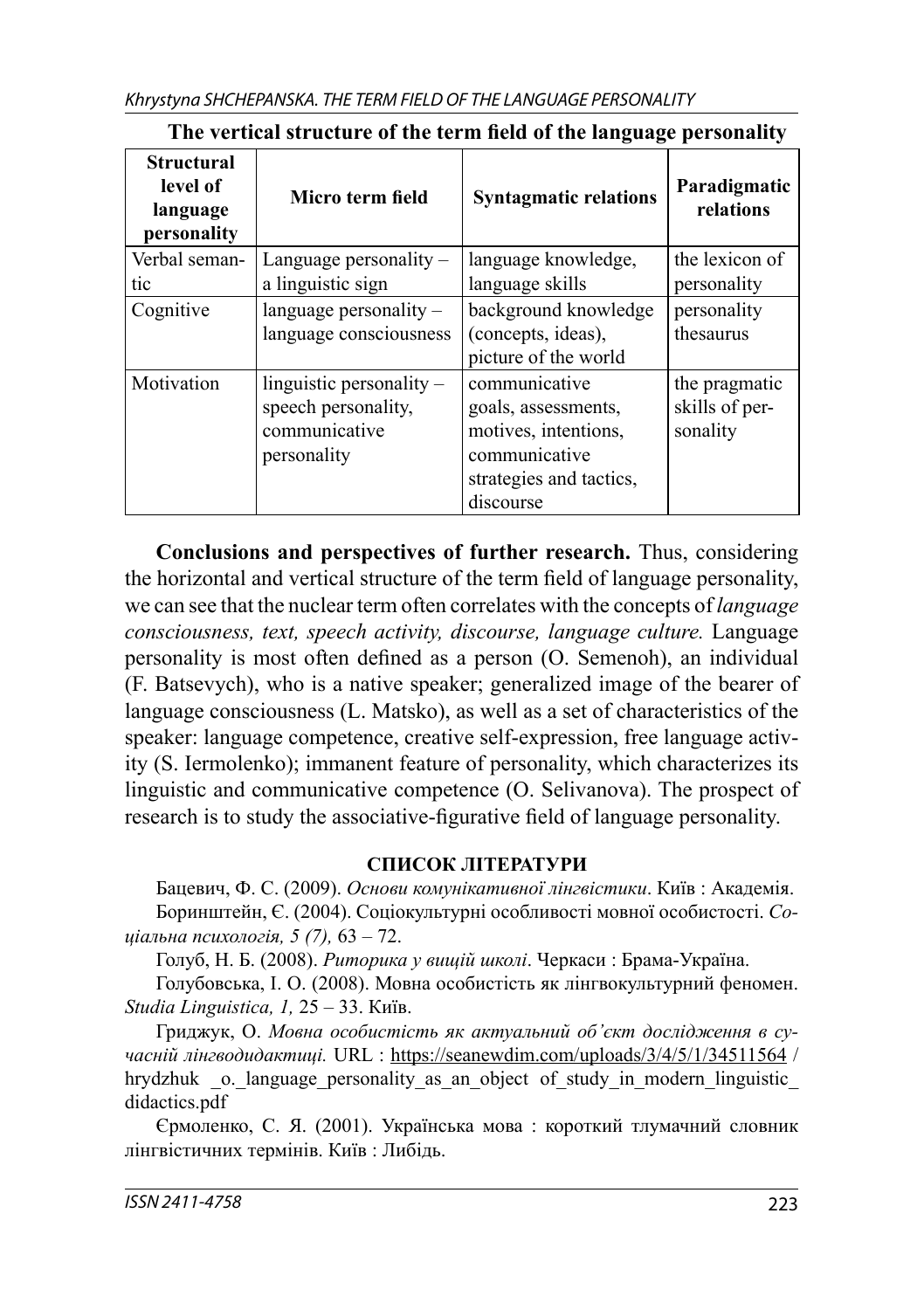Карасик, В. И. (2002). *Языковой круг : личность, концепты, дискурс.* Волгоград : Перемена.

Караулов, Ю. Н. (2010). *Русский язык и языковая личность*. Москва : Издательство ЛКИ.

Краснобаєва-Чорна, Ж. В. (2006). Термінополе концепт. *Українська мова, 3,*  $67 - 79.$ 

Кравець Л. В. (2014) *Мовна особистість сучасного українського науково-педагогічного простору.* URL : http://enpuir.npu.edu.ua/bitstream/123456789/6953/1/Kravec.pdf

Красных, В. В. (2003). *«Свой» среди «чужих»: миф или реальность?* Москва : ИТДГК «Гнозис».

Лавриненко, О. *Профілі мовної особистості*. URL : http://oaji.net/ articles/2015/1551- 1421344247.pdf

Мазепова, О. В. (2014). Еволюція поняття «мовна особистість» у сучасних лінгвістичних дослідженнях. *Мовні і концептуальні картини світу, 48,* 274 – 286.

Мацько, Л. (2006). Аспекти мовної особистості у проспекції педагогічного дискурсу. *Дивослово, 7,* 2 – 4.

Пентилюк, М. І. (2011). Мовна особистість учня в проспекції мовленнєвого спілкування. *Актуальні проблеми сучасної лінгводидактики*, 80–84. Київ : Ленвіт.

Сафарян, С. І. (2018). *Мовна особистість та текст як основні концепти антропоцентричної лінгвістики.* URL : http://conf.kubg.edu.ua/index.php/courses/ fmoknus/paper/view/241

Селіванова, О. В. (2006). *Сучасна лінгвістика: термінологічна енциклопедія.* Полтава : Довкілля.

*Словник-довідник української лінгводидактики.* (2003). Київ.

Струганець, Л. В. (2012). Поняття «мовна особистість» в україністиці. *Культура слова*, 127 – 133.

Ходацька, О. *Яка вона, мовна особистість інформаційної доби?* URL : mova. ippo.kubg.edu.ua

Щепанська, Х. (2018). Мовна особистість студента: вербально-семантичний рівень реалізації. *Рідне слово в етнокультурному вимірі,* 221 – 230. Дрогобич : Посвіт.

#### **REFERENCES**

Batsevych, F. S. (2009). *Osnovy komunikatyvnoi linhvistyky.* [Fundamentals of communicative linguistics]. Kyiv : Akademiia. [in Ukrainian]

Borynshtein, Ye. (2004). Sotsiokulturni osoblyvosti movnoi osobystosti. [Sociocultural features of language personality]. *Sotsialna psykholohiia, 5 (7),* 63 – 72. [in Ukrainian]

Holub, N. B. (2008). *Rytoryka u vyshchii shkoli*. [Rhetoric in high school]. Cherkasy : Brama-Ukraina. [in Ukrainian]

Holubovska, I. O. (2008). Movna osobystist yak linhvokulturnyi fenomen. [Linguistic personality as a linguistic and cultural phenomenon]. *Studia Linguistica, 1,* 25 – 33. Kyiv. [in Ukrainian]

Hrydzhuk O. *Movna osobystist yak aktualnyi obiekt doslidzhennia v suchasnii linhvodydaktytsi*. [Linguistic personality as an actual object of research in modern linguodidactics]. URL : https://seanewdim.com/uploads/3/4/5/1/34511564/ hrydzhuk